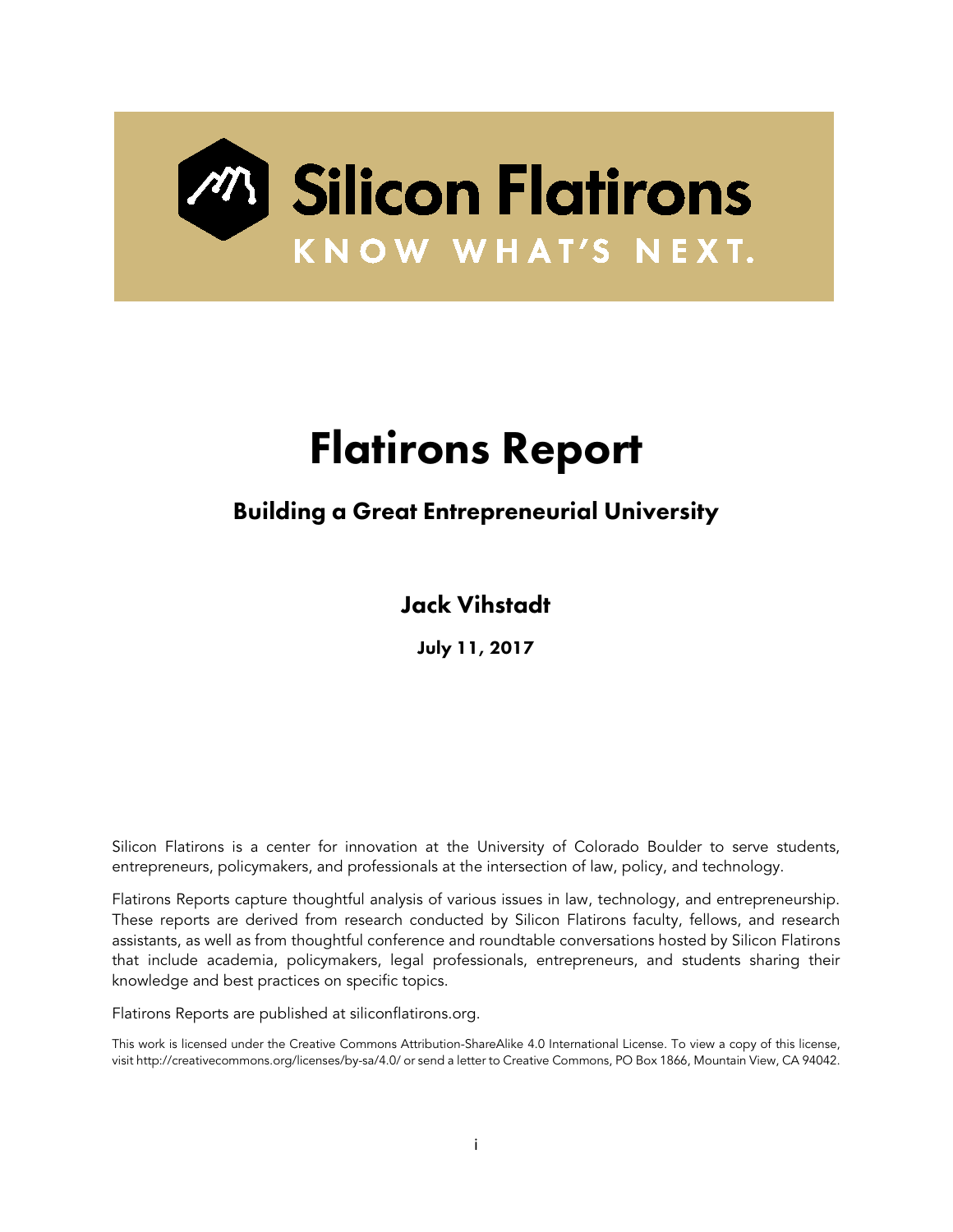#### Executive Summary

On April 4, 2017, the Silicon Flatirons Center for Law, Technology, and Entrepreneurship brought together entrepreneurial leaders from campus, the community, and other states to discuss *Building a Great Entrepreneurial University*. [1](#page-1-0) After reflecting on the University of Colorado Boulder's ("CU") progress in entrepreneurship over the past decade,  $2$  participants considered what future opportunities could be spearheaded by the recently launched campus-wide Innovation and Entrepreneurship Initiative.

The participants were united on the essential importance of developing an entrepreneurial mindset among students, faculty, and staff. Amidst the world's rising complexity and uncertainty, CU must prepare *all* students—from those majoring in the humanities to the sciences—for a future where students must adapt to repeated changes to their jobs and careers. Notably, to thrive in today's world of accelerated technological change, students, faculty, and staff need to develop a set of core competencies, including grit, resilience, adaptability, collaboration, creativity, and a willingness to take initiative (as well as learn from trial and error problem solving).

The roundtable focused on how CU can enable students to develop their innate entrepreneurial capacity. To do so, Zach Shulman of Cornell University and Troy D'Ambrosio of the University of Utah explained, CU needs to provide forums for exploration, iteration, and failure.<sup>[3](#page-1-2)</sup> This report provides a strategic framework for fostering such forums.

<span id="page-1-0"></span><sup>&</sup>lt;sup>1</sup> The list of participants is set out in Appendix A.

<span id="page-1-1"></span><sup>2</sup> *See* Kaleb A. Sieh, Silicon Flatirons, The Entrepreneurial University: What the University of Colorado Has to Learn From MIT and Stanford (2007).

<span id="page-1-2"></span><sup>3</sup> Many thanks to Davis Backer who, after researching over twenty universities and writing an internal report for CU's Innovation and Entrepreneurship Initiative Steering Committee, recommended that CU invite Zach Shulman and Troy D'Ambrosio to the roundtable.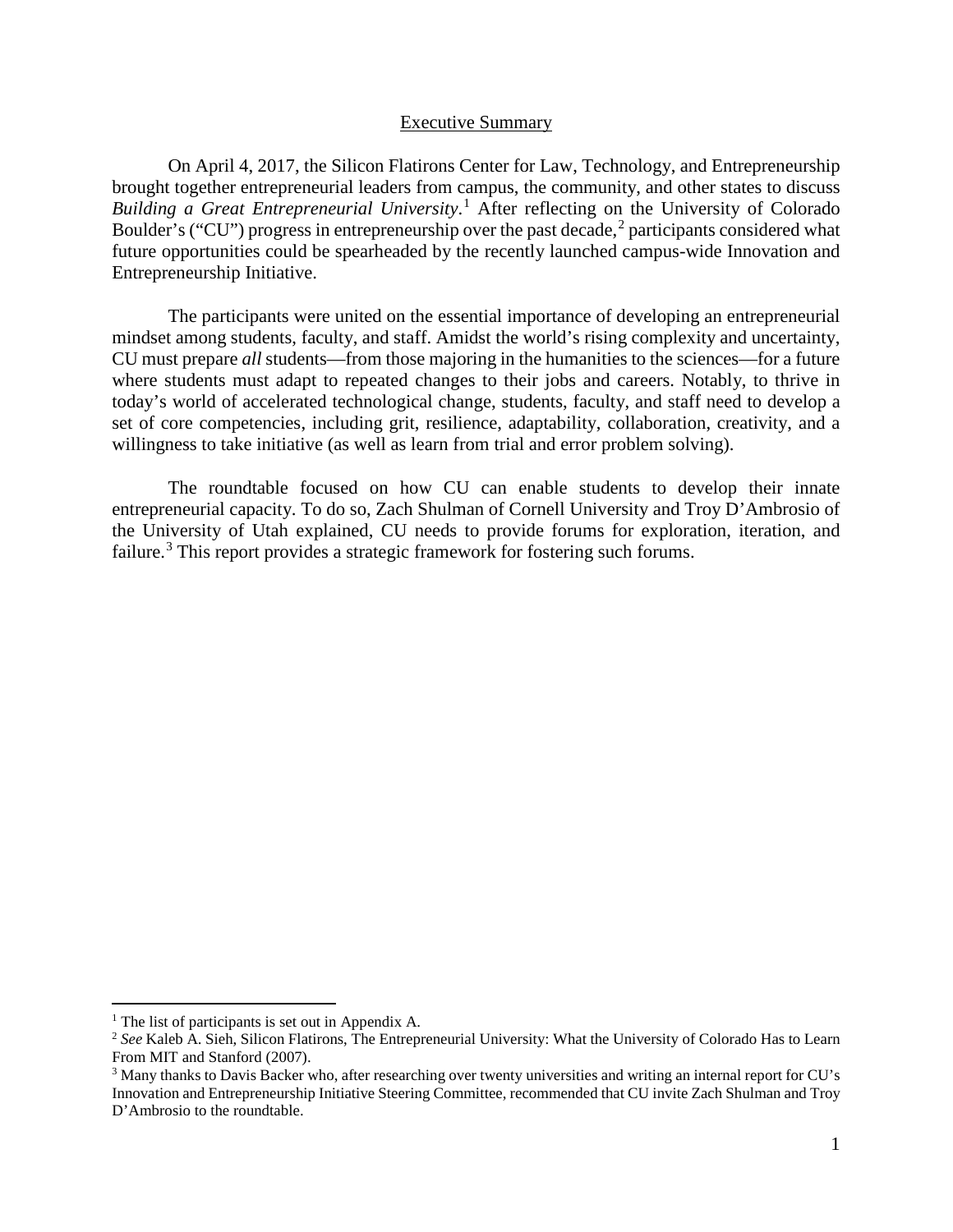# **Table of Contents**

| Ι.              |                                                                     |
|-----------------|---------------------------------------------------------------------|
| A.              |                                                                     |
| II.             |                                                                     |
| III.            |                                                                     |
| A.              |                                                                     |
| <b>B.</b>       |                                                                     |
| $\mathcal{C}$ . | Build a Cohort of Engaged Mentors Among the Faculty and Community 9 |
| D.              |                                                                     |
| Ε.              |                                                                     |
| F.              |                                                                     |
| G.              |                                                                     |
| IV.             |                                                                     |
| A.              |                                                                     |
| <b>B.</b>       |                                                                     |
| $\mathcal{C}$ . |                                                                     |
| D.              |                                                                     |
| V.              |                                                                     |
|                 |                                                                     |
|                 |                                                                     |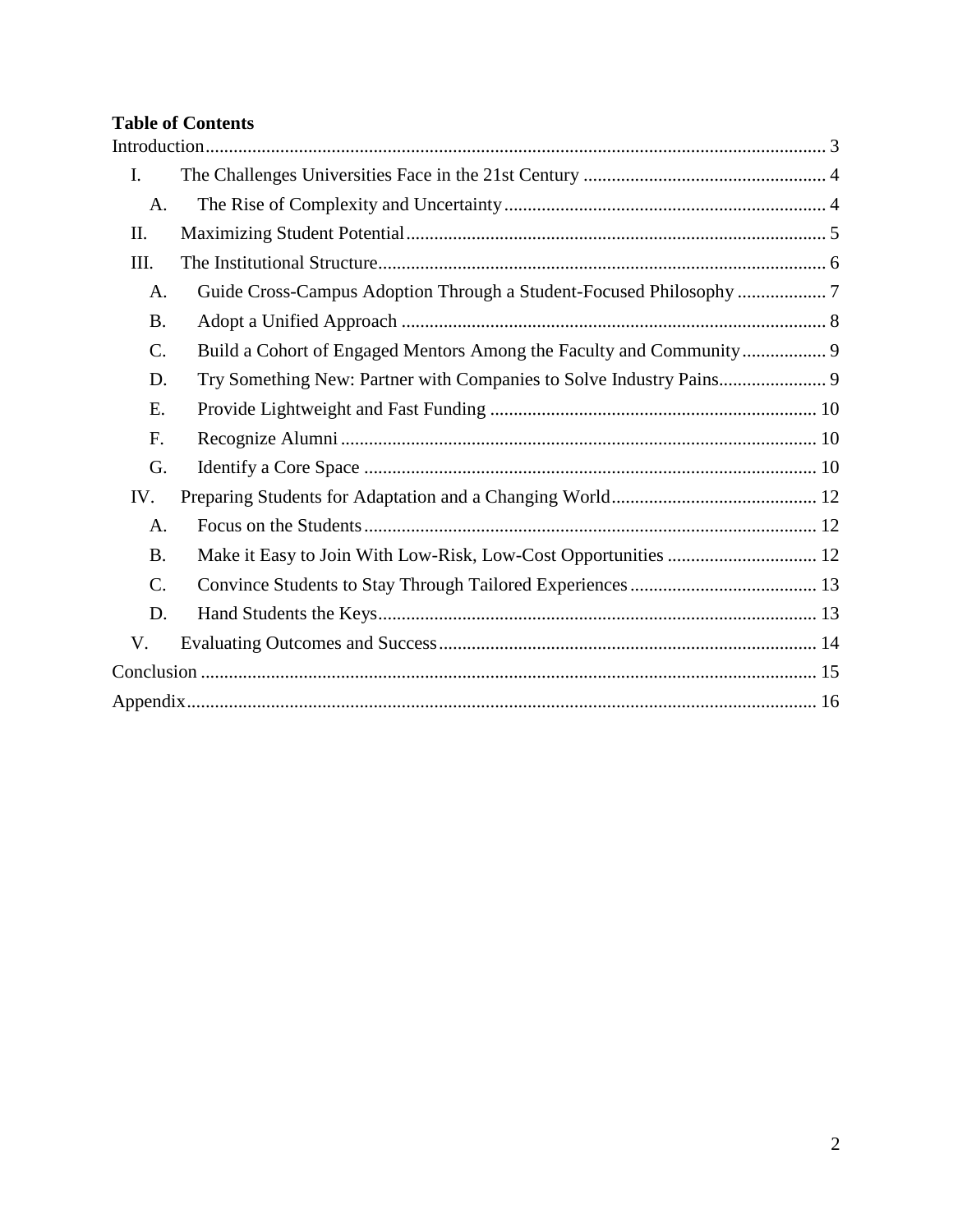#### <span id="page-3-0"></span>**Introduction**

Today, most universities realize that entrepreneurship is an essential feature of  $21<sup>st</sup>$  century learning, not a luxury. It remains to be seen, however, which universities will architect the entrepreneurial university of the future.<sup>[4](#page-3-1)</sup> In this roundtable, the participants highlighted that core entrepreneurial abilities—grit, resilience, adaptability, collaboration, intuition, creativity, the maturity to give before you get, and the courage to make an impact—can be learned in the university setting and require appropriate support to develop. [5](#page-3-2) Most notably, such support includes forums for exploration, iteration, and failure that facilitate self-discovery on an individual level.

To start off the roundtable, Silicon Flatirons Executive Director Phil Weiser highlighted a few notable achievements over the last decade or so that supported the development of entrepreneurship at CU:

**2005**—Version 2.0 of the Entrepreneurial Law Clinic, taught by Phil Weiser and Brad Bernthal, providing a foothold into the broader community.

**2006**—Silicon Flatirons hosts the Boulder New Tech Meetup at the law school.

**2008**—Founding of the CU New Venture Challenge (NVC). The NVC was coordinated by Brad Bernthal, head of the Silicon Flatirons Entrepreneurship Initiative, and supported by a range of organizations around campus.

**2011**—Founding of Startup Colorado. The Startup Summer program launched, matching undergraduate and graduate students with internships at entrepreneurial companies.

**2013**—Founding of Catalyze CU, a summer startup accelerator for CU students and faculty, by Doug Smith.

**2015**—Hiring of Terri Fiez, who takes on the new role of Vice Chancellor for Research and Innovation at CU.

**2016**—Resources incubated and stewarded by Silicon Flatirons on behalf of the campus the New Venture Challenge, the Global EIR Initiative, and the campus innovation seed award initiative—are elevated to a campus-wide Research and Innovation Office. Phil Weiser agrees to serve as the first Faculty Director of this initiative.

"Entrepreneurship is moving from outsider status to part of the fabric of the university," explained Brad Bernthal, Director of Silicon Flatirons' Entrepreneurship Initiative. Take, for example, Jaclyn Freeman Hester's experience as a CU law student. Seeking to flex the entrepreneurial mindset she learned in her classes and activities, Freeman Hester left her law firm job to join Foundry Group Next, a venture capital firm. For those CU graduates who developed

<span id="page-3-1"></span> <sup>4</sup> *See* Alexandra Lange, *The Innovation Campus: Building Better Ideas*, N.Y. TIMES (Aug. 4, 2016), https://www.nytimes.com/2016/08/07/education/edlife/innovation-campus-entrepreneurship-engineeringarts.html? $r=0$ .

<span id="page-3-2"></span><sup>5</sup> A brief primer for those unfamiliar with roundtables: pre-roundtable, participants are provided with a packet of readings, an agenda, and an outline with "strawman concepts" to be debated, discussed, and supplemented at the roundtable. This roundtable was divided into three sections: Core Values of Innovation and Entrepreneurship, Best Practices for Advancing Innovation and Entrepreneurship, and Building a Cross Campus Program with Lasting Impacts. A "firestarter" kicks off each section with a five- to ten-minute introduction and is followed by a "responder" who may directly respond or tee up other points for participants to discuss. This roundtable followed the Chatham House Rule, meaning no participant was quoted without his or her permission.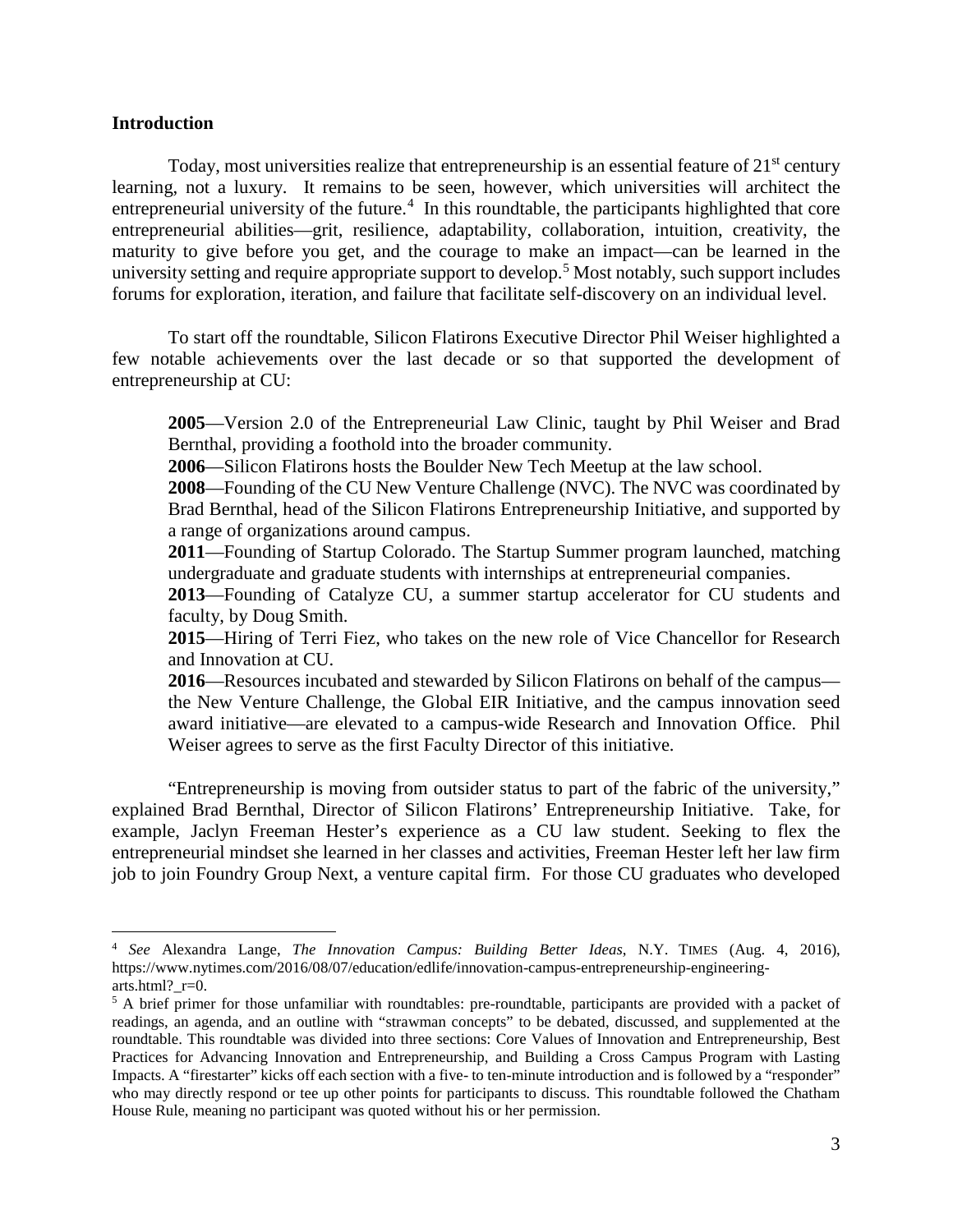an entrepreneurial mindset during their undergraduate or graduate studies, the impact on their career direction and trajectory is profound.

This report, generated from the discussion at the roundtable, provides a framework for how CU can ensure that every graduate has the opportunity to develop an entrepreneurial mindset. Part I discusses the changing world awaiting students upon graduation. Part II examines the building blocks of an entrepreneurial mindset. Part III considers how CU is building an entrepreneurial university. Part IV discusses how CU can develop a more robust entrepreneurial experience for all. Finally, Part V recognizes the difficulty in measuring success and weighing outcomes.

# <span id="page-4-1"></span><span id="page-4-0"></span>**I. The Challenges Universities Face in the 21st Century**

# *A. The Rise of Complexity and Uncertainty*

To contextualize the conversation, CU Vice Chancellor for Research and Innovation Terri Fiez explained that CU needs to recognize that our graduates are entering a changing world. As such, Fiez underscored that the roundtable needed to think of entrepreneurship not as isolated within the hard sciences or in the for-profit context of building a business, but as preparing *all* students—from those majoring in the humanities to the sciences—for the future.<sup>[6](#page-4-2)</sup> To succeed, CU must address each of the following trends:

- **First, students will have multiple careers.** Students will periodically reinvent themselves and therefore must reimagine success. A college degree, according to Weiser, provides the perfect platform, as it is "an invitation for lifelong learning."
- **Second, globalization is a fact of life.** Students need to understand macro trends in economics, business, and culture, including the complexity of interconnected, global issues.
- **Third, technology is ubiquitous.** Cross-disciplinary contributions are needed to understand and supplement these computational inputs.
- **Fourth, the Internet of Things will drive daily interaction with automation and data.** This trend will affect all industries, raising a series of opportunities and challenges.
- **Fifth, social media has changed the methods, times, and spaces for communication.** Organizations have likewise adopted networked, horizontal structures. In this emerging environment, students will need to learn to identify the signals through the noise, a theme underscored by Nicole Glaros, Chief Innovation Officer at Techstars.

The above trends highlight why graduates need to prepare to thrive in a world of accelerating changes. In identifying signals through the noise, students will need to observe the effects of many variables at once, identify the ones that count, and act upon them. Universities are

<span id="page-4-2"></span> <sup>6</sup> *See* Irving Wladawsky-Berger, *American Workers Evaluate the State of Jobs in the Digital Economy*, WALL ST. J. (Apr. 7, 2017), https://blogs.wsj.com/cio/2017/04/07/american-workers-evaluate-the-state-of-jobs-in-the-digitaleconomy/; *see* Creig Lamb & Daniel Araya, *Surfing the 4th Industrial Revolution: Artificial Intelligence and the Liberal Arts*, BROOKINGS (Apr. 11, 2017), https://www.brookings.edu/blog/brown-centerchalkboard/2017/04/11/surfing-the-4th-industrial-revolution-artificial-intelligence-and-the-liberal-arts/.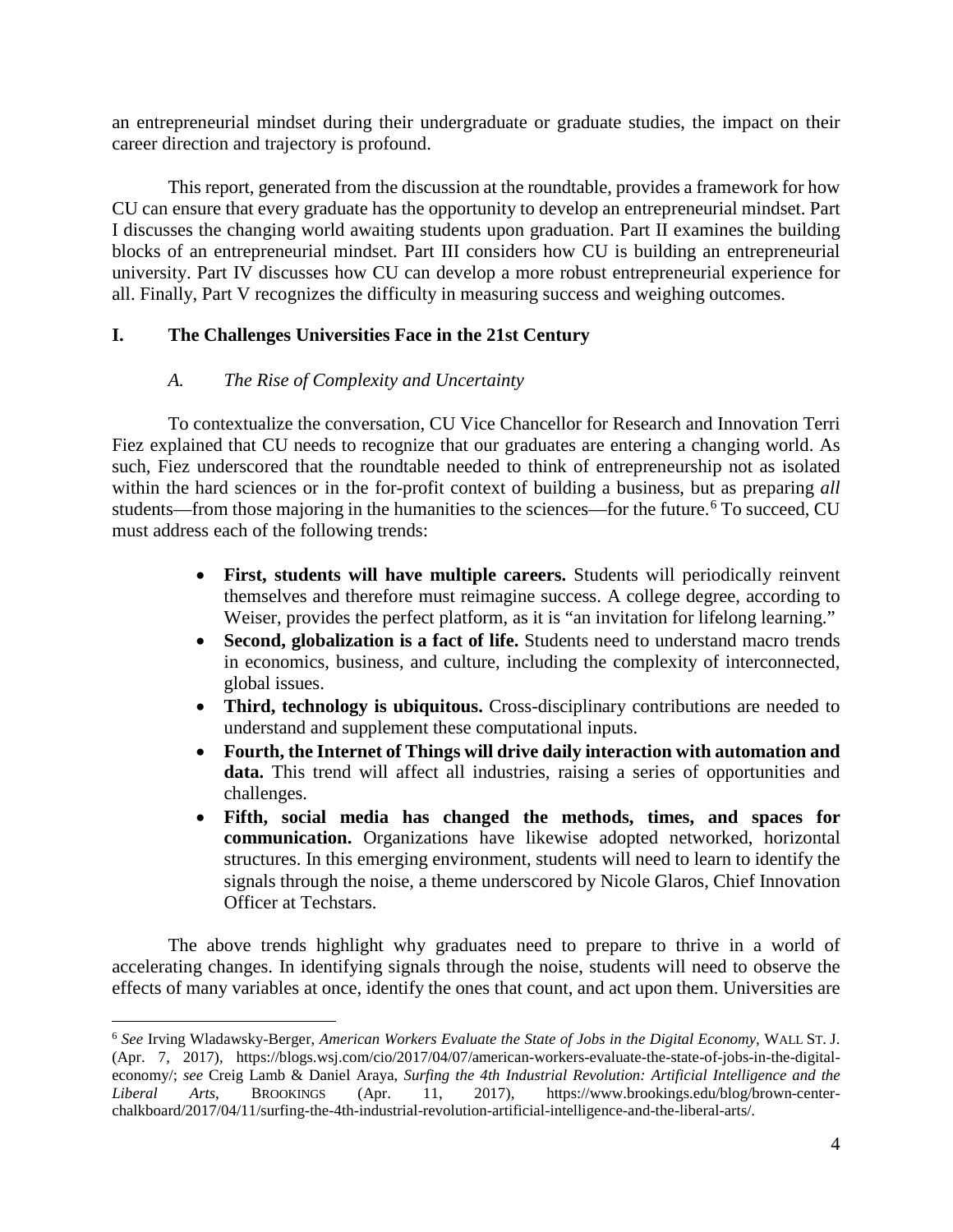at a crossroads, noted Phil Weiser, and the "fundamental challenge for any university that wants to be relevant in the  $21^{st}$  century" is to embrace entrepreneurship. For those that do, massive open online courses ("MOOCs") employing the traditional lecture model are not a threat. For those that fail to provide students with hands-on learning experiences, MOOCs may well emerge as a viable alternative.

# <span id="page-5-0"></span>**II. Maximizing Student Potential**

To kick-start the formation of a universal entrepreneurial initiative, participants considered several key abilities in the context of real-world trends, described above, that every student should master. These form the basis of an entrepreneurial mindset.

**Trial-and-Error Learning**—In other words, "fail fast and iterate" and "prototype, test and iterate." This concept is closely related to a comment by Nicole Glaros on the importance of grit and resilience.[7](#page-5-1) The development of these two qualities, said Glaros, relate to the importance of a guiding philosophy: grit and resilience may be acquired by resolutely committing to a vision or end-result and refusing to give up in the face of adversity. In addressing complex, multifaceted problems, separating the signal from the noise can be a challenge. Prototyping, testing, and iterating may assist in discerning the signal. This process of continuous learning is at the center of a growth mindset.<sup>[8](#page-5-2)</sup>

**Adaptability**—Adaptability, described by Jana Watson-Capps, Associate Director of CU's BioFrontiers Institute, is the ability to be flexible and change as circumstances call for it. This skill is closely related to trial and error learning, and must be offered with a warning. It is easy to shirk trial and error persistence by pivoting amid challenge while claiming adaptation. To know when adaptation is beneficial, mentorship, experience, and a well-defined vision are crucial.

**Collaboration**—As noted by Terri Fiez in her opening remarks, organizations are increasingly networked and horizontal. Multi-disciplinary teams working closely with technology are often the go-to solution for solving problems. However, Jason Mendelson, Co-founder and Managing Director of Foundry Group, warned that over-collaboration may lead to a descent into groupthink. In this context, "unified thinking" is key. According to Brad Bernthal, this is the "ability to harmonize, juxtapose, and make sense out of many different perspectives."

Before meaningful relationships can be formed with others, Greg Greenwood, Executive Director of Blackstone Entrepreneurs Network Colorado, explained that you must understand yourself. Greenwood focused on mental fitness by advocating for setting aside meaningful time for self-learning and reflection. George Deriso, Managing Director of CU's Innovation and Entrepreneurship Initiative, echoed this comment, "Companies are extensions of their founders…you must know who you are as a person and what drives you." Reflection empowers empathy, which in turn develops inclusivity and diversity of perspectives. On a related note, Jason

<span id="page-5-1"></span> <sup>7</sup> ANGELA DUCKWORTH, GRIT: THE POWER OF PASSION AND PERSEVERANCE (2016).

<span id="page-5-2"></span><sup>8</sup> CAROL DWECK, MINDSET: THE NEW PSYCHOLOGY OF SUCCESS (2007).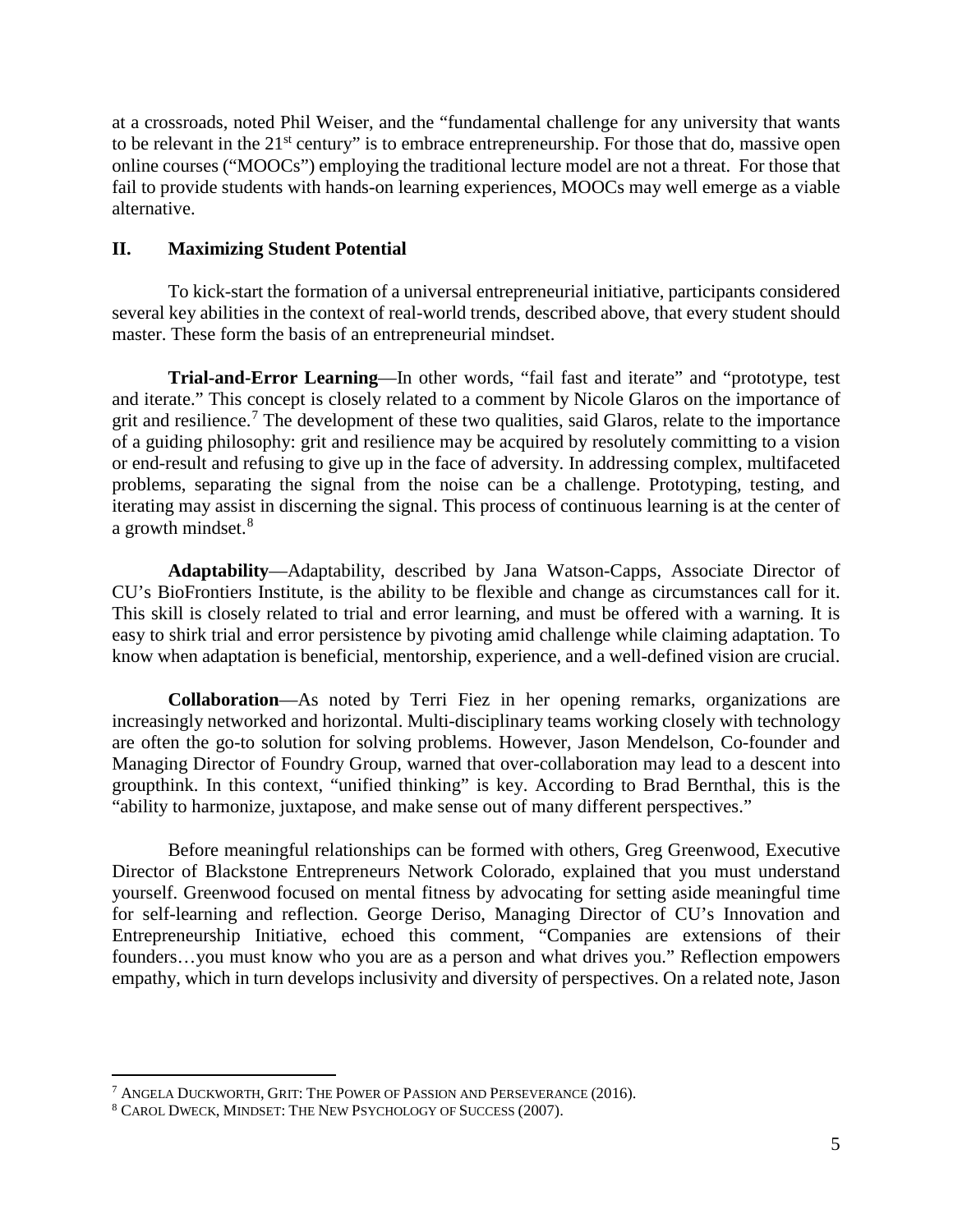Mendelson stressed that a Type A personality is not a prerequisite for entrepreneurship, nor must an entrepreneur be an extroverted leader.<sup>[9](#page-6-1)</sup>

**Vision**—Brad Bernthal added vision to the list of entrepreneurial abilities. "It's the ability to see new things and discern what is worth doing." Vision means "knowing steps one, two, three, and ten, and trusting that you can figure out missing parts four through nine."

**Network Mindset**—A network mindset thinks creatively about potential resources and encourages community dialogue through information sharing, accountability, and openness.

**Give-First Mindset**—Brad Bernthal called entrepreneurship a "civic endeavor," one which requires individuals to establish a community.<sup>[10](#page-6-2)</sup> A give-first mindset is a core tenet in Brad Feld's Boulder Startup Community thesis and is a Boulder cultural norm.<sup>[11](#page-6-3)</sup> It means mentoring without an expectation of immediate rewards. In doing so, contributors become mentors, not advisors. According to Brad Feld, Co-founder and Managing Director of Foundry Group, mentors say, "How can I help?" Advisors say, "I'll help you with your company if you give me 1% of the equity." $^{12}$  $^{12}$  $^{12}$ 

**Make an Impact**—Closely related to Nicole Glaros' mantra of detecting the signal from the noise, participants emphasized that the above abilities are useless without the courage to act. Part of this stems from establishing one's professional identity and purpose, which Assistant Director of CU's Innovation and Entrepreneurship Initiative Sarabeth Berk warned may be more difficult to discern in the gig economy and "era of hybrids." A student's major may shape an early professional identity and indicate what a student would like to accomplish. Interestingly, Berk noted that at Stanford an undergraduate is more likely to be asked about his/her mission rather than major.<sup>[13](#page-6-5)</sup> This highlights an individualized, interdisciplinary, purpose-driven education. Likewise, Finland has adopted "phenomenon" teaching, a thematic, as opposed to a subject-based, approach.[14](#page-6-6)

#### <span id="page-6-0"></span>**III. The Institutional Structure**

For entrepreneurship to thrive on campus, it is important to develop a foundation that can support the development of an entrepreneurial mindset and entrepreneurial skills. This foundation is built on three premises: (1) entrepreneurship can be learned, (2) entrepreneurship is relevant to every student, and (3) every student should be exposed to entrepreneurship.

<span id="page-6-1"></span> <sup>9</sup> *See* Susan Cain, Opinion, *Not Leadership Material? Good. The World Needs Followers*, N.Y. TIMES (Mar. 24, 2017), https://www.nytimes.com/2017/03/24/opinion/sunday/not-leadership-material-good-the-world-needs-

<span id="page-6-2"></span>followers.html?\_r=0.<br><sup>10</sup> See ROBERT D. PUTNAM, BOWLING ALONE: THE COLLAPSE AND REVIVAL OF AMERICAN COMMUNITY (2001).

<span id="page-6-3"></span><sup>&</sup>lt;sup>11</sup> STARTUP REVOLUTION, http://www.startuprev.com/ (last visited May 14, 2017); *see also* BRAD FELD, STARTUP COMMUNITIES: HOW TO BUILD AN ENTREPRENEURIAL ECOSYSTEM IN YOUR CITY (2012).

<span id="page-6-4"></span><sup>12</sup> Brad Feld, *Give Before You Get*, LINKEDIN (Dec. 31, 2012), https://www.linkedin.com/pulse/20121231160601- 6332-give-before-you-get.

<span id="page-6-5"></span><sup>13</sup> Brad Hayward, *Exploring Provocative Ideas for Undergraduate Education at Stanford*, STANFORD REP. (May 5, 2014), http://news.stanford.edu/news/2014/may/dschool-undergrad-reimagined-050514.html.

<span id="page-6-6"></span><sup>14</sup> Richard Garner, *Finland Schools: Subjects Scrapped and Replaced with 'Topics' as Country Reforms its Education System*, INDEP. (Mar. 20, 2015), https://www.independent.co.uk/news/world/europe/finland-schools-subjects-are-outand-topics-are-in-as-country-reforms-its-education-system-10123911.html.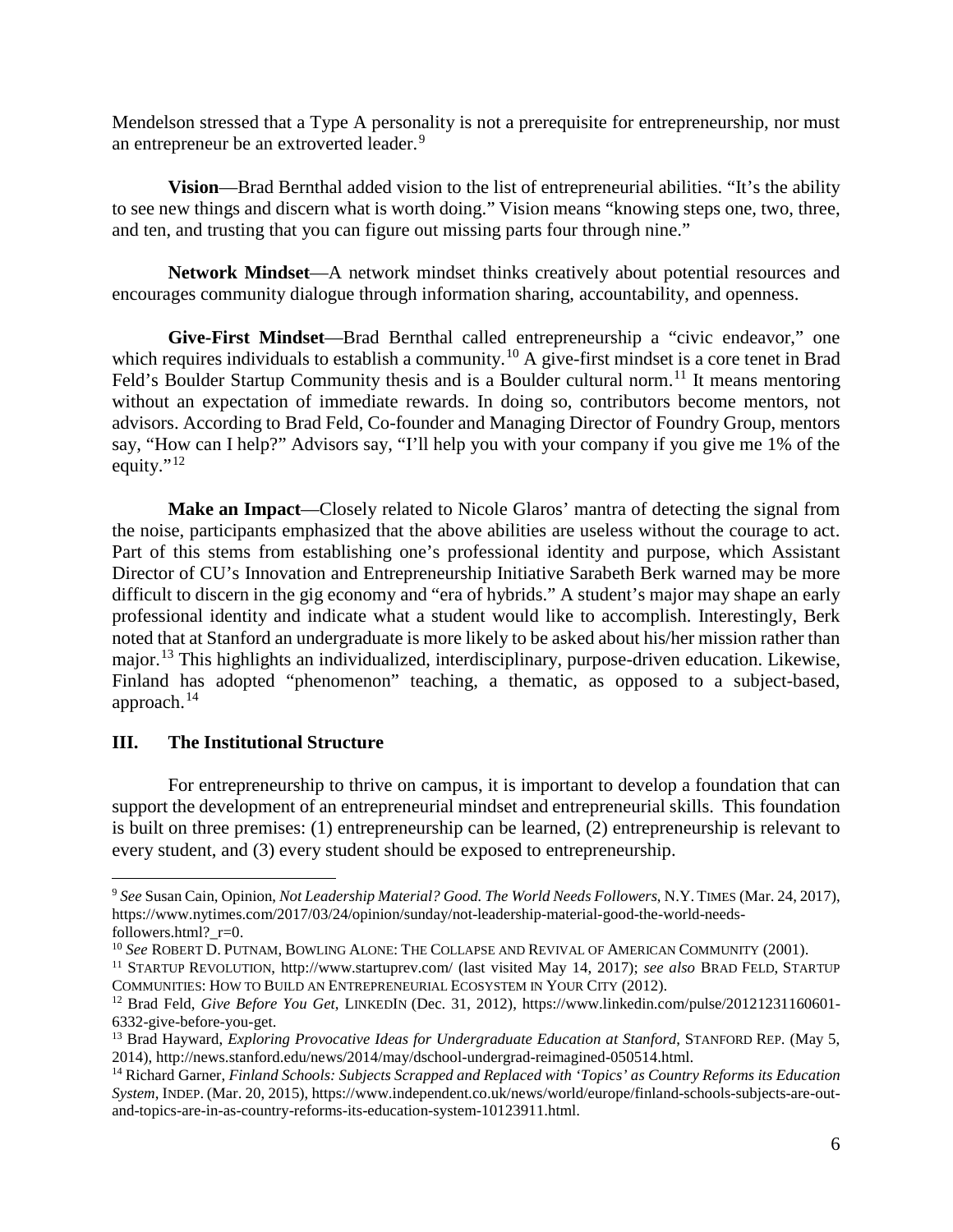**First, entrepreneurship is innate and can be learned.** Jason Mendelson analogized entrepreneurship to a drummer's rhythm. Everyone has an innate "rhythm." It may lie dormant in some, but anyone can achieve rhythm through practice. John Kembel, Co-founder of dglobal.org, characterized entrepreneurship as "both mindset and muscle…it is a lifelong practice."

**Second, entrepreneurship is relevant to every student.** Through education, students build a collection of tools with which they can analyze and make sense of the world. Each class promises a new tool, each reading and discussion relates to another part of the instruction manual. An entrepreneurial mindset enables students to go off-manual. As John Kembel put it, "an entrepreneurial mindset, including the journey to get there, uniquely shapes an individual's ability to navigate the rise of complexity and uncertainty where others would avoid for fear."

**Third, it is CU's duty to expose students to entrepreneurship.** Participants cautioned that entrepreneurship is still viewed by many as inextricably linked to a male-dominated, for-profit context. "This has to be for everybody," John Kembel said. Students must be at the center of the discussion, particularly those who do not self-identify with or seek out entrepreneurship themselves. There is ample room for CU to become a national leader in fostering inclusiveness and diversity within entrepreneurship. To move the needle, CU cannot sit still and wait for students who self-identify as entrepreneurs to come forward. Rather, CU must simultaneously meet students where they are and actively seek out and engage all students.

# *A. Guide Cross-Campus Adoption Through a Student-Focused Philosophy*

<span id="page-7-0"></span>A dizzying amount of influences affect a student's education. Parceling them into digestible chunks based on circumstance—academic, athletic, social—or time—momentary, short-term, long-term—may help make sense of the blend. But the abilities listed in Part II are intangible and ill-defined as to a circumstance or time; their role is more dependent on the story in which we find them. So why should CU, at the *institutional* level, choose to inculcate these values, define their role, and choose the way they are taught?

Just as the construction of a house takes time and requires architects, framers, plumbers, and electricians, developing entrepreneurship rewards patience, collaboration, and perspective. For the layperson, examining a plumber's or electrician's schematics may not make much sense without considering the whole. In the university setting, undergraduate and graduate students are separated into schools, departments, majors, and concentrations. CU, at the institutional level, needs to develop a guiding philosophy that provides context and credit while allowing each department to develop its own schematics, its own best practices. As Jana Watson-Capps explained, we need a broad campus vision that allows each department to adapt as appropriate.

The evolution of the Techstars mission, as highlighted in a colloquy between Brad Feld and Nicole Glaros, is instructive on how a vision can shape an initiative. Feld asked Glaros what Techstars' vision was in year one. Glaros responded, "meet some cool people doing interesting stuff, and maybe they'd hang out in Boulder." "And when Techstars expanded?" "Helping other communities do the same." "And in year six?" "Build an entrepreneurial network." "And now?" "Be the best global ecosystem for entrepreneurs." That mission, and the Techstars network, was developed over 10 years. CU must be similarly patient in developing and deploying its guiding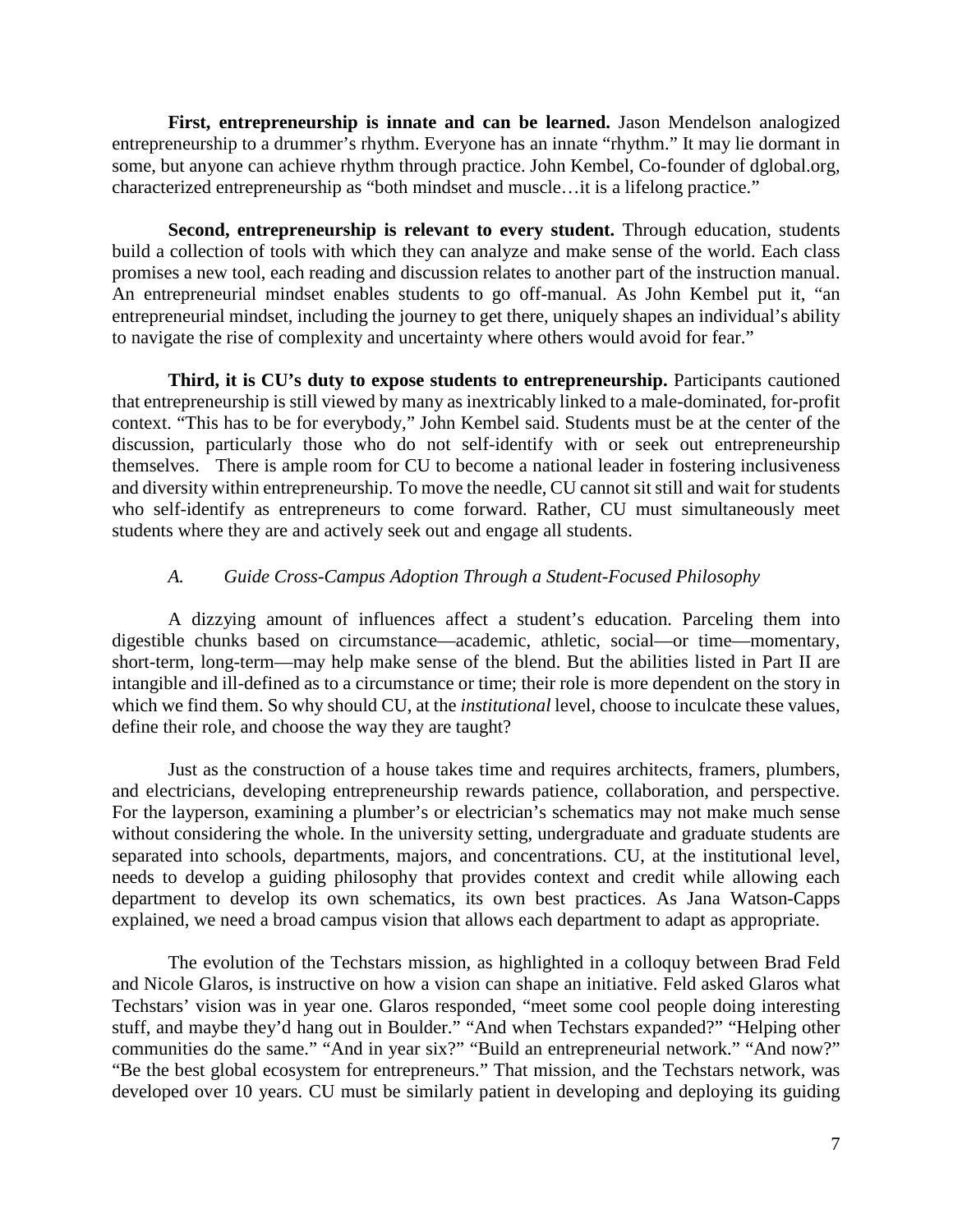philosophy. Brad Bernthal concurred, "For the next 10 years, our challenge is to weave entrepreneurial thinking into the fabric of the university and build a sustainable path forward."

#### *B. Adopt a Unified Approach*

<span id="page-8-0"></span>Cornell, like CU, has many pockets of entrepreneurship on campus. The entrepreneurial professors and students are from many schools and colleges at Cornell. Each department has its own hierarchy, websites, and alumni networks. These "silos," explained Cornell's Director of Entrepreneurship Zach Shulman, presented a problem. Prospective entrepreneurs did not know where to look to find resources, interested students and professors had difficulty locating information on cool new projects and events happening on campus—especially if outside their department—and there were few means of communication or sharing resources across disciplines. To address this problem, Entrepreneurship at Cornell ("EaC") coordinates across the greater campus community. EaC, under the leadership of Shulman, exists to "unify, promote, and inform."<sup>[15](#page-8-1)</sup>

Shulman explained that, "EaC ensures Cornell as a whole gets recognition for all of the collective entrepreneurial pursuits." This is particularly important as CU builds its program. Troy D'Ambrosio, Executive Director of the Lassonde Entrepreneur Institute, shared how the University of Utah embraced entrepreneurship, "We started with small asks, built up small wins, and celebrated them." For Cornell, EaC serves as a "brand builder." For Utah, it is the Lassonde Entrepreneur Institute. Both provide a central location for celebration, where students prospective, current, and past can observe the entrepreneurial achievements on campus. In 2002, the University of Utah had five small scholarships. Now, Utah has 160. Over 2,000 students are engaged in entrepreneurship at Utah; at Cornell, that number is over 4,000. EaC and the Lassonde Entrepreneur Institute are invested in tracking those metrics and storytelling beyond specific programs.

EaC provides a forum for all 12 deans, or representation from each school at Cornell, to discuss a "unified broad agenda of promoting Cornell as an entrepreneurial destination." Each dean sits on EaC's board of directors, and each department contributes a small sum to EaC each year. Deans are then free to implement the entrepreneurial vision as appropriate for their unique schools or colleges. This "ensures the autonomy of the units," and, in turn, prevents "encroachment on core faculty activities." Faculty in each department are encouraged to cooperate among other departments and host their own entrepreneurship activities, potentially creating more individualized experiences for the students within the context of their majors. Through its decentralized, co-curricular nature, EaC has become a "neutral sponsor and promoter" for entrepreneurship at Cornell.

At Cornell's annual pitch competition, 11 startups competed for Student Business of the Year and a \$5,000 cash prize, awarded by EaC. EaC was also responsible for the logistics and brought in outside judges.<sup>[16](#page-8-2)</sup> However, each of those 11 startups' respective school or college

<span id="page-8-1"></span> <sup>15</sup> ENTREPRENEURSHIP AT CORNELL, http://eship.cornell.edu/ (last visited on May 14, 2017).

<span id="page-8-2"></span><sup>16</sup> Kathy Hovis, *Students From Across Campus Pitch Business Ideas*, CORNELL CHRONICLE (Apr. 5, 2017), https://www.news.cornell.edu/stories/2017/04/students-across-campus-pitch-business-ideas.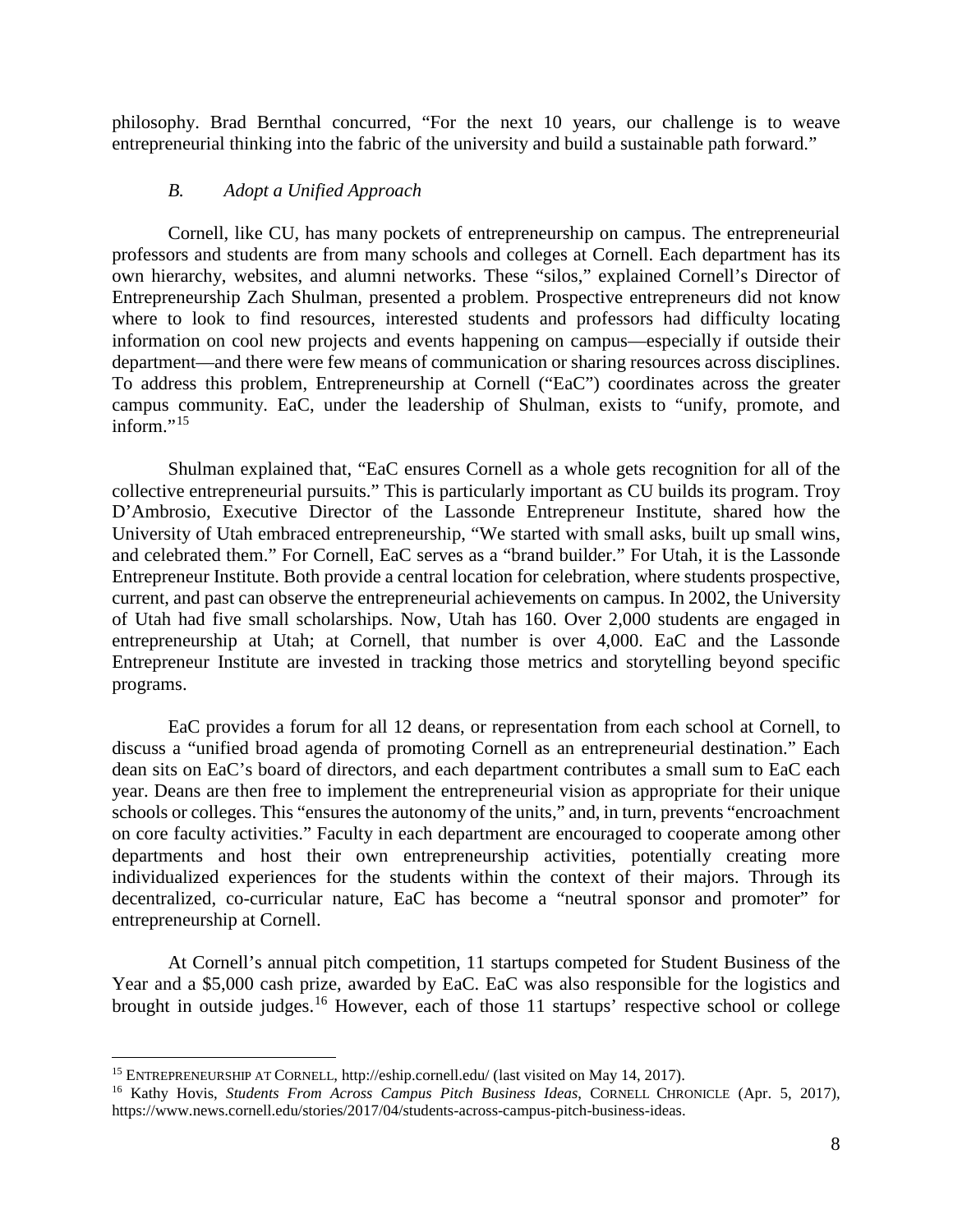nominated them among others for the finals. This approach "allows participants to have their cake (autonomy) and eat it too (all the resources of a quasi-centralized approach)."

## *C. Build a Cohort of Engaged Mentors Among the Faculty and Community*

<span id="page-9-0"></span>To grow an entrepreneurial mindset on campus, faculty and staff must embrace entrepreneurial stories within their lesson plans and encourage the entrepreneurial abilities listed in Part II. Many may already be encouraging students to think critically and challenge the status quo without calling it "entrepreneurship" or "innovation." Shulman endorsed the hiring of more entrepreneurial faculty as a key driver in increased alignment between EaC and each school. CU could hire staff and faculty based on Part II's competencies and values and incorporate these concepts into course evaluations.

Participants strongly endorsed engaging Boulder's entrepreneurial community in teaching. Xin "Eva" Yao, Assistant Professor of Management and Entrepreneurship at Leeds School of Business, offered two suggestions: (1) make it easier for professors to co-teach with community members and (2) open classes to students across departments and have professors across disciplines teach them. Notably, two roundtable participants co-teach at CU. Zach Nies, Vice President of Education at Techstars, co-teaches Startup Essentials to undergraduate computer science students, and Jason Mendelson co-teaches Venture Capital and Private Equity to a combined class of MBAs and JDs.

Beyond teaching, participants emphasized that CU should partner with members of the community. Students would benefit, said Jana Watson-Capps, if CU "poked holes throughout campus to open up outside experiences." Nicole Glaros echoed this sentiment asking, "How can CU increase engagement with outside parties?" Co-teaching may be the gold-standard of engagement, but CU should keep community members, particularly those in the broader research community, engaged with low-commitment contributions. Examples include holding office hours, speaking on an hour-long, lunchtime panel or morning coffee, attending a speed-dating-style networking event, or judging a competition.

Participants said CU should promote insightful thought leadership and scholarship on innovation and entrepreneurship. It should make its plans, reasoning, and conclusions "open source," and invite debate.

#### *D. Try Something New: Partner with Companies to Solve Industry Pains*

<span id="page-9-1"></span>Going beyond scholarship on innovation and entrepreneurship, CU could become an innovator itself by partnering with company leaders to solve industry pains. Bart Foster, Chairman of ReVision Solutions, explained how this could work. First, CU identifies two to three "centers of excellence," areas in which CU outshines on an international level. Entrepreneurs with firsthand knowledge of both the industry and CU's capabilities work with outside companies to identify common industry pains. These could be neglected problems that would not make-or-break a single company but have a significant impact when aggregated across the industry. CU could function as a neutral platform for research, product development, and go-to-market solutions. Professors would work alongside graduate and undergraduate researchers, MBAs and JDs.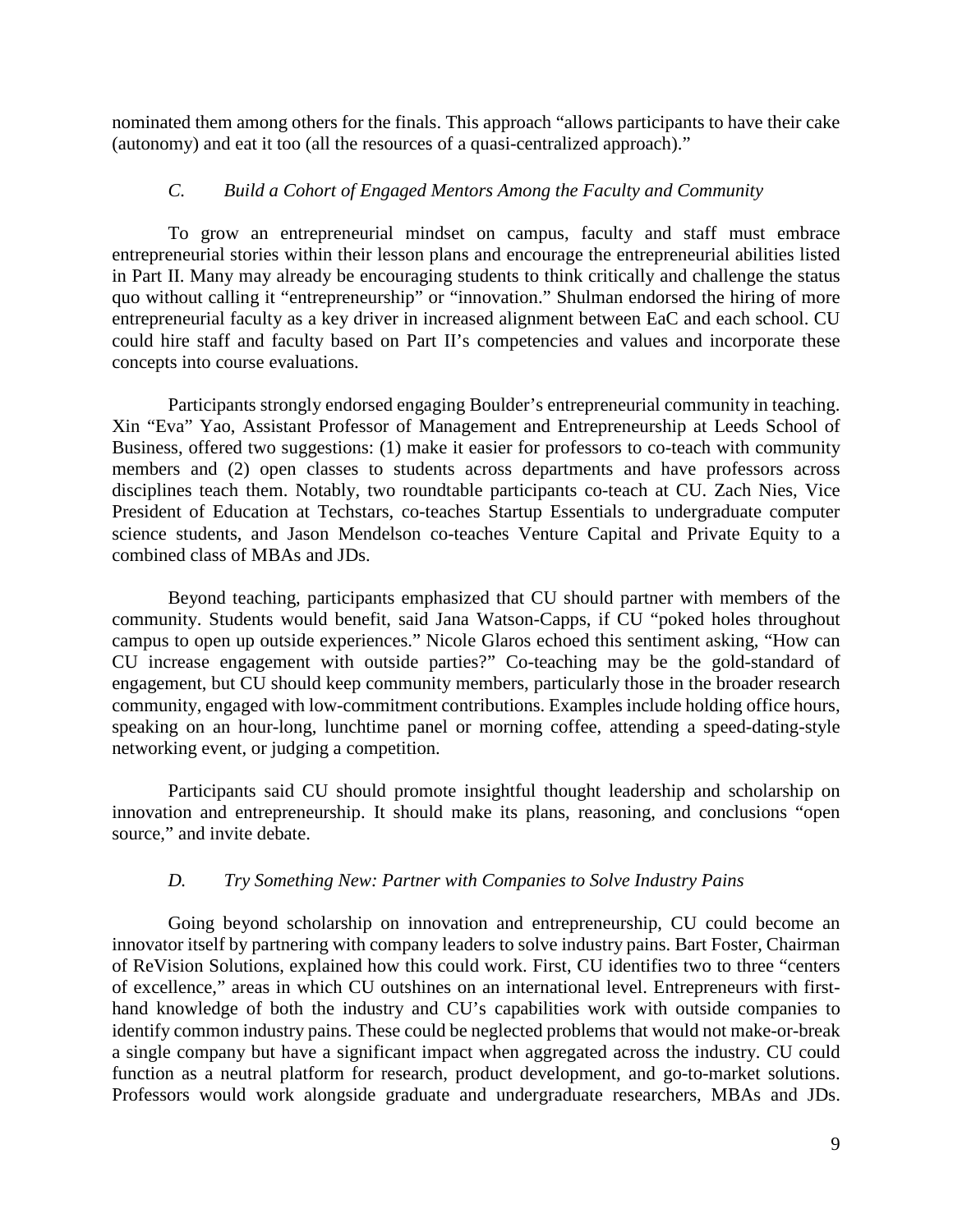Multiple companies within the space could provide funding and feedback. Foster's ReVision Solutions<sup>[17](#page-10-3)</sup> suggests this model works. After connecting with Brad Bernthal, the Office of Industry Collaboration, and the Technology Transfer Office, Foster brought the optical lens industry together with CU professors and students to find a way to recycle lens shavings.<sup>[18](#page-10-4)</sup>

# *E. Provide Lightweight and Fast Funding*

<span id="page-10-0"></span>At one recent pitch night at the University of Utah, over 130 attendees from area universities, high schools, and businesses sampled Afghani hors d'oeuvres catered by a local food entrepreneurship incubator. The crowd voted to award about \$7,000 to five of eight early stage, pre-revenue teams, from \$400 for equipment to a team designing custom rock climbing bags to \$2,685 for prototyping to a team exploring contact lens drug delivery.<sup>[19](#page-10-5)</sup> By keeping awards monthly and amounts modest, the larger community stays engaged, and students with just a nascent idea can actively compete for money and talent.

# *F. Recognize Alumni*

<span id="page-10-1"></span>Several roundtable participants are CU alumni who have started companies. Director of Technology Transfer Bryn Rees noted that CU's Technology Transfer Office ("TTO") regularly works with CU researchers to commercialize technology. CU could recognize these companies, and those that were alumni started but not directly founded on CU research.

Consider, for example, how the University of Florida's ("UF") Gator100 recognizes, celebrates, and facilitates collaboration and networking among "the 100 fastest-growing, Gatorowned or Gator-led businesses in the world."[20](#page-10-6) The UF Alumni Association and UF's Entrepreneurship and Innovation Center lead the initiative and pick the companies based on applications and nominations. The companies then gather for a weekend on campus. Bart Foster, a past Gator100 honoree, endorsed the model for CU. Through a similar program, CU could connect honorees, open opportunities for student-alumni mentorship, and create a treasure trove of data. CU students could even play a central role in coordinating the affair.

# *G. Identify a Core Space*

<span id="page-10-2"></span>Participants referenced the creation of a dedicated physical space for entrepreneurship throughout the roundtable and questioned whether a space is a prerequisite for a great entrepreneurial university or a natural outgrowth. Both Zach Shulman and Troy D'Ambrosio featured their institutions' physical spaces prominently in their presentations. Continuing his student-driven approach, D'Ambrosio said he arrived at a dedicated physical space because the Utah students wanted the freedom to create day or night. Students at Cornell also have after-hours access to their space, but do not live there, as Utah students may.

<span id="page-10-3"></span> <sup>17</sup> REVISION SOLUTIONS, https://revisionsolutions.org/ (last visited May 17, 2017).

<span id="page-10-4"></span><sup>18</sup> *Partnership "Looks Into" Creating New Material From Eyeglass Lens Waste*, CU BOULDER TODAY (Aug. 4, 2016), http://www.colorado.edu/today/2016/08/04/partnership-looks-creating-new-material-eyeglass-lens-waste.

<span id="page-10-5"></span><sup>&</sup>lt;sup>19</sup> Get Seeded: Monthly Grant Program Awards \$6,960 in April, LASSONDE ENTREPRENEUR INSTITUTE (May 15, 2017), http://lassonde.utah.edu/get-seeded-monthly-grant-program-awards-6960-in-april/.

<span id="page-10-6"></span><sup>&</sup>lt;sup>20</sup> *About the Gator100*, UF GATOR100, http://gator100.ufl.edu/about.asp (last visited May 17, 2017).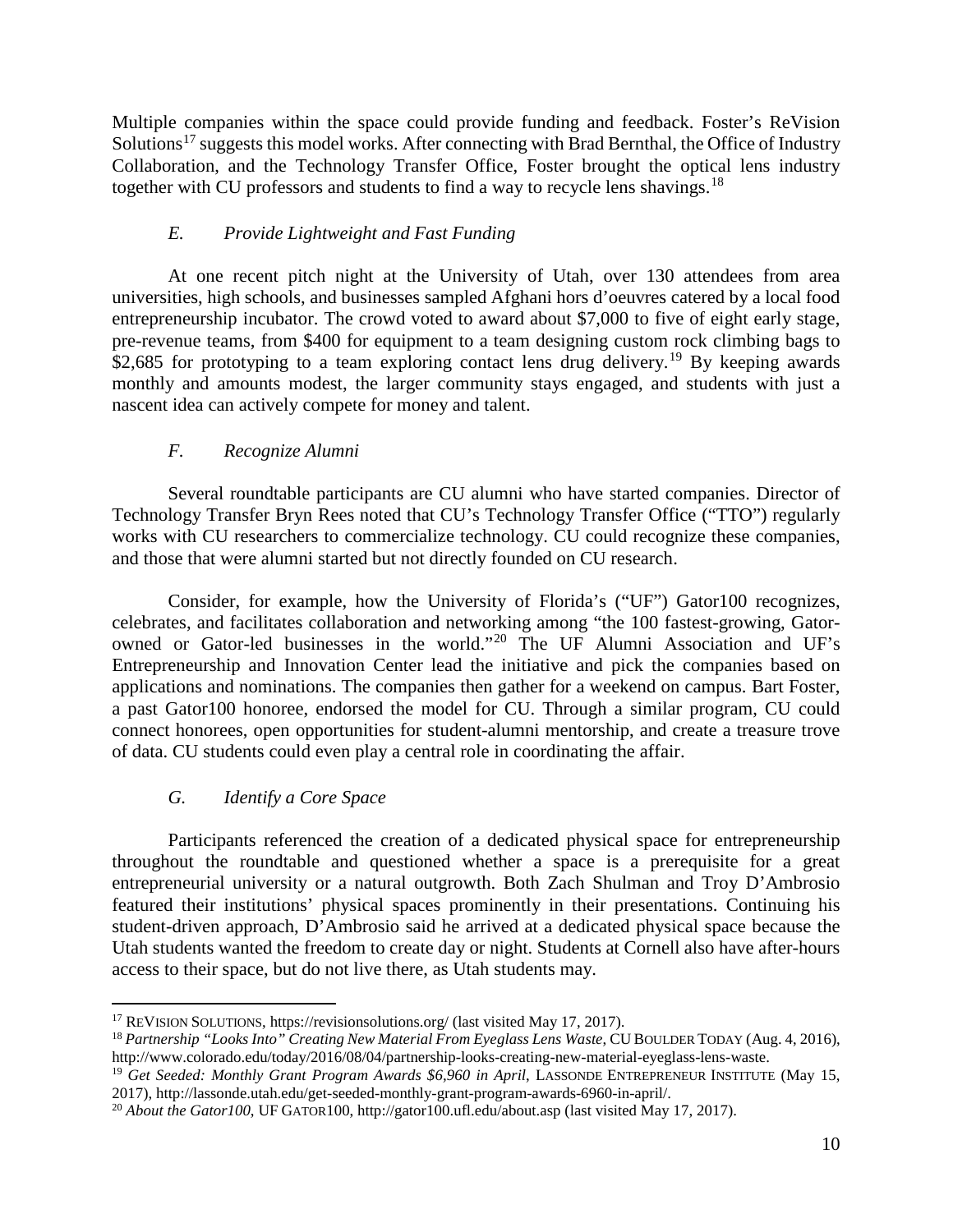**Cornell University**'s 15,000 square feet of entrepreneurship space with offices, conference rooms, and open-floorplan co-working spaces has been "transformational," said Shulman.<sup>[21](#page-11-0)</sup> One-third of the space is on campus, and the rest is about a five-minute walk off campus right in the heart of Collegetown. Neither building is exclusively for entrepreneurship, but the spaces themselves, which are accessible after-hours, are. Students may receive coaching and mentorship from Blackstone Launchpad mentors, $^{22}$  $^{22}$  $^{22}$  who have offices in the on-campus space, as does EaC. The off-campus space, which comprises two floors, hosts Cornell's eLab Accelerator Program.<sup>[23](#page-11-2)</sup>

The **University of Utah**'s 160,000 square foot Lassonde Studios co-locates residential (140,000 square feet) and creative-build spaces (20,000 square feet) in one 24/7 building reserved entirely for entrepreneurship.<sup>[24](#page-11-3)</sup> D'Ambrosio echoed Shulman's enthusiasm for the University's designated space, stating it may be one of the most attractive lures for prospective entrepreneurially minded students. Along with co-working space, Lassonde Studios features "Make Space," complete with workbenches, materials, and tools, including a CNC laser and 3-D printers for rapid prototyping. Each of the four residential floors feature nonexclusive, themed community spaces: "Sustainability and Global Impact," "Products, Design, and Arts," "Adventure and Gear," and "Games and Digital Media." Exclusive to residents, each floor also has theme-specific tools. Like Cornell's, the space does not have any lecture halls. Unlike Cornell, it does not have space for staff offices. It is also revenue generating through its student residents—which can accommodate undergraduates and graduates of any year or discipline—and its on-site restaurant. The building and related programs are all privately funded through donations, including Zions Bank and a \$25 million donation from Pierre Lassonde and the Lassonde Family Foundation. This private funding provides an additional layer of autonomy to Lassonde Studios and avoids intellectual property ownership issues with tech transfer.

Turning to the **University of Colorado Boulder**, Dean Sharon Matusik of CU Leeds School of Business noted CU must foster on-campus infrastructure to encourage collaboration among CU's existing pockets of entrepreneurship in curriculum, extracurricular activities, and scholarship. "Space has a subtle power, it changes behavior by engaging people on an unconscious level," John Kembel said. Kembel continued, "space is the slowest thing to learn." Thus, a challenge for CU will be to avoid prescriptive, fixed, and engineered spaces, favoring instead adaptable platforms with the goal of "shaping terrain." These considerations produced a complimentary alternative to dedicated space in the form of diffuse space. Julia Richman, Chief Innovation and Analytics Officer for the City of Boulder, warned against copycatting other institutions' spending and evaluations of space stating, "The place cannot be the thing; the culture needs to be the thing, and it needs to inform the space." The key for the University, concluded Richman, may be to recognize Boulder's unique, existing infrastructure and improve current spaces within the Boulder entrepreneurial ecosystem, both on- and off-campus.

<span id="page-11-0"></span> $^{21}$  EHUB, https://www.cornellehub.com/ (last visited May 14, 2017).

<span id="page-11-1"></span><sup>22</sup> BLACKSTONE LAUNCHPAD, https://www.blackstonelaunchpad.org/ (last visited May 14, 2017).

<span id="page-11-2"></span><sup>23</sup> ELAB, http://elabstartup.com/ (last visited May 14, 2017).

<span id="page-11-3"></span><sup>24</sup> *Lassonde Studios*, LASSONDE ENTREPRENEUR INSTITUTE, http://lassonde.utah.edu/studios/ (last visited May 14, 2017).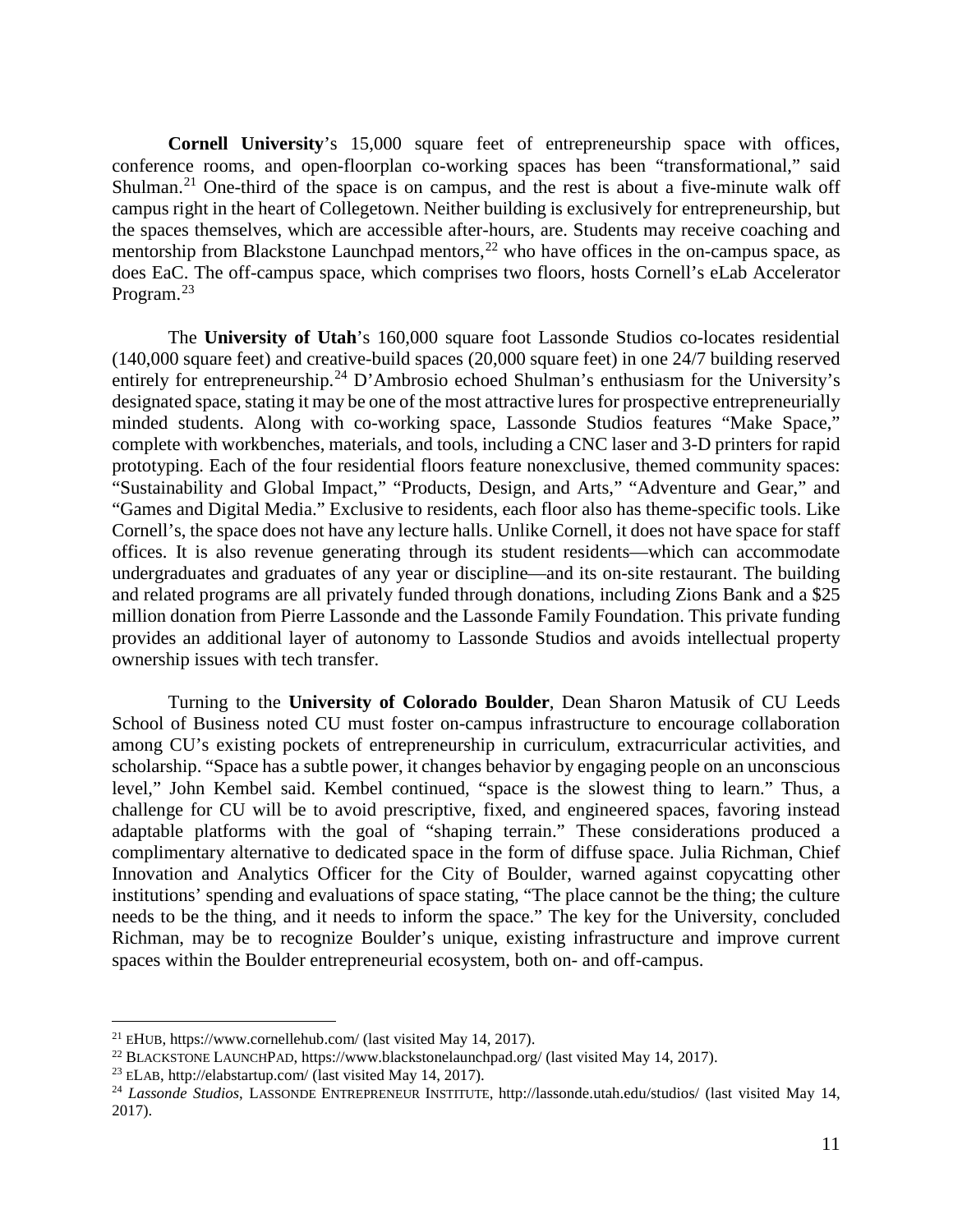### <span id="page-12-1"></span><span id="page-12-0"></span>**IV. Preparing Students for Adaptation and a Changing World**

#### *A. Focus on the Students*

At the University of Utah, students opt-in to an entrepreneurial curriculum or set of experiences primarily through the Lassonde Entrepreneur Institute. Although it is technically housed within the University of Utah David Eccles School of Business, the Institute is open to all and focuses on experiences, not courses. Early on, D'Ambrosio identified a core group of student entrepreneurs and asked, "What are you missing?" They responded with four key considerations: Where do I meet other smart people? Where do I find computer science students? How can I prototype? Where do I find a mentor? By focusing on these concerns, D'Ambrosio has spurred excitement around entrepreneurship at Utah and has achieved organic growth.

In the spirit of inclusivity and widespread adoption, some participants, including Brad Feld and John Kembel, warned CU not to lean on "innovation," "entrepreneurship," and other trendy buzzwords, which are often used sloppily and quickly lose any value. Kembel noted that while language does get watered down, it is also crucial for newcomers. "Language," said Kembel, "has the power to invite or deter participation." Ultimately, however, it is better to show than tell, particularly for 17- to 21-year olds.

#### *B. Make it Easy to Join With Low-Risk, Low-Cost Opportunities*

<span id="page-12-2"></span>College students are more enthusiastic and stay engaged longer in entrepreneurial activities, noted Troy D'Ambrosio, when recruited by their peers. To encourage peer-to-peer recommendations, D'Ambrosio made it easy for newcomers to contribute to and explore new ideas. Students attend monthly pitch nights with free food, mix with members of the community, and vote on their favorite ideas.<sup>[25](#page-12-3)</sup> Regular workshops, meetups, and mentorship sessions available to all make it easy to get involved. For artists specifically, Utah also hosts a monthly morning conversation series with creative professionals.

Students exploring a new idea may even receive course credit through the Foundry at Lassonde Studios.<sup>[26](#page-12-4)</sup> Once admitted, students join a small group of graduate and undergraduate students for weekly, hour-long meetings. Students without an idea of their own are welcome to join existing teams and projects. Helping each other be successful is the only requirement.

Utah has excelled at creating a safe setting to explore all levels of entrepreneurship through low-risk, low-cost opportunities that still deliver tangible rewards like school credit, money, peer recognition, and experience. The breadth and depth of these opportunities demonstrate a commitment by the university to entrepreneurship for all, while still leaning on organic growth through peer-to-peer recommendations.

<span id="page-12-3"></span> <sup>25</sup> *Get Seeded: Monthly Seed Grant Program*, LASSONDE ENTREPRENEUR INSTITUTE, http://lassonde.utah.edu/getseeded (last visited May 16, 2017).

<span id="page-12-4"></span><sup>26</sup> *The Foundry @ Lassonde*, LASSONDE ENTREPRENEUR INSTITUTE, http://lassonde.utah.edu/foundry (last visited May 16, 2017).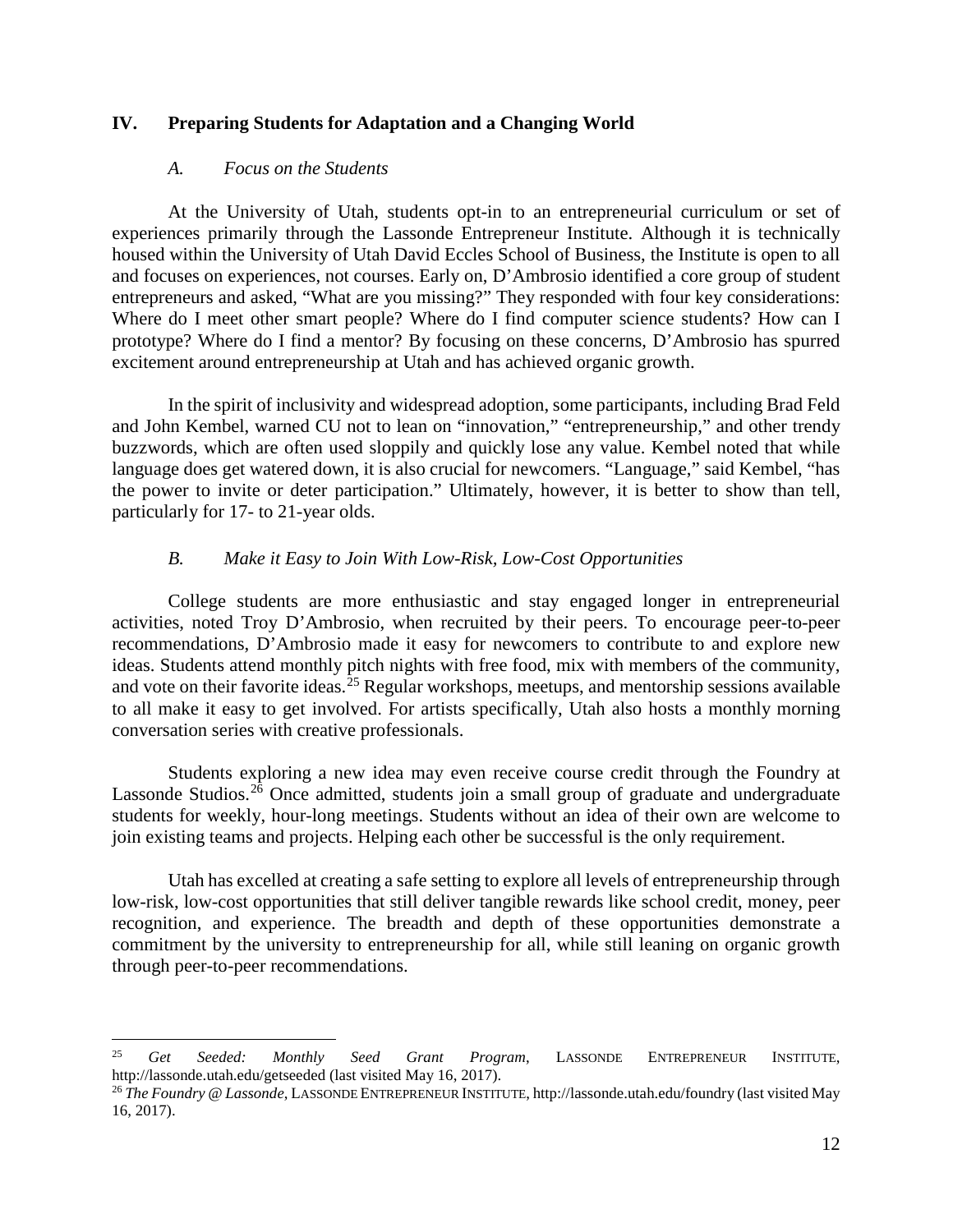#### *C. Convince Students to Stay Through Tailored Experiences*

<span id="page-13-0"></span>While it is possible to entice students with free food or the chance to award money that is not theirs, these are not long-term solutions. To retain students, CU must convince them through tailored experiences, such as courses and events on real-world issues or intriguing topics that appeal to a student's individual purpose. $27$ 

Brad Feld recommended requiring a class on entrepreneurship in every undergraduate student's first or second year. The advantage to an early start, Eva Yao observed, is that students can be mindful in carving out time for entrepreneurship-related learning, otherwise their time tends to be quickly filled with various courses and activities. Furthermore, an introductory course could introduce CU students to the Boulder startup community and create new pipelines for internships, mentorship, and community engagement. Above all, Yao said any course should be "fun, practical, and hands-on."

Doug Smith, Assistant Dean of CU Programs and Engagement and Co-director of CU's Engineering Leadership Program, offered the idea of experimenting with informal seminars or semi-regular discussion forums. Smith posited that these could "inoculate all incoming students with language and thought frameworks for innovation." Yao also encouraged CU to think creatively to provide multiple instances of entrepreneurship and community contact, for example, engaging freshmen during orientation, a one-credit course, and/or a pass-fail course.

Following participants' concerns on departmental autonomy, broad principles could be set by the university, leaving the specifics to individual departments. However, trends toward multidisciplinary collaboration suggest there is value in entrepreneurship classes combining many majors, departments, and levels. A more novel idea would group students by self-selected purpose or interest in a current event or topic, and perhaps even mix class years so that collaborative projects serve as both a senior's capstone and a freshman's foundation. The University of Utah is experimenting with this, albeit in an informal, residential setting, by allowing undergraduate and graduate students of all years to apply to live on themed floors at the Lassonde Studios.

# *D. Hand Students the Keys*

<span id="page-13-1"></span>Utah and Cornell have made a habit of asking students and faculty what they need and how they as institutions can help. As Zach Shulman noted, "Customer-driven demand drives EaC's existence." At Cornell, EaC "exists for 'you.'"

Students at Utah also have the option of diving deeper into entrepreneurship by volunteering at Lassonde Studios, which serves as the physical hub of entrepreneurship on campus. Each year, up to 160 students may receive a scholarship based upon a moral commitment to create, coordinate, and support Lassonde Entrepreneur Institute activities. Scholarships range from \$500 for one hour of work per week to \$10,000 for 15 to 20 hours of work per week. Phil Weiser quickly observed that scholarships are irrevocable once awarded and are at best *moral* obligations. However, students face two constraints that limit bad behavior. The first is structural, students are

<span id="page-13-2"></span> <sup>27</sup> *See* Simon Sinek, *How Great Leaders Inspire Action*, TEDXPUGET SOUND (Sept. 2009), https://www.ted.com/talks/simon\_sinek\_how\_great\_leaders\_inspire\_action.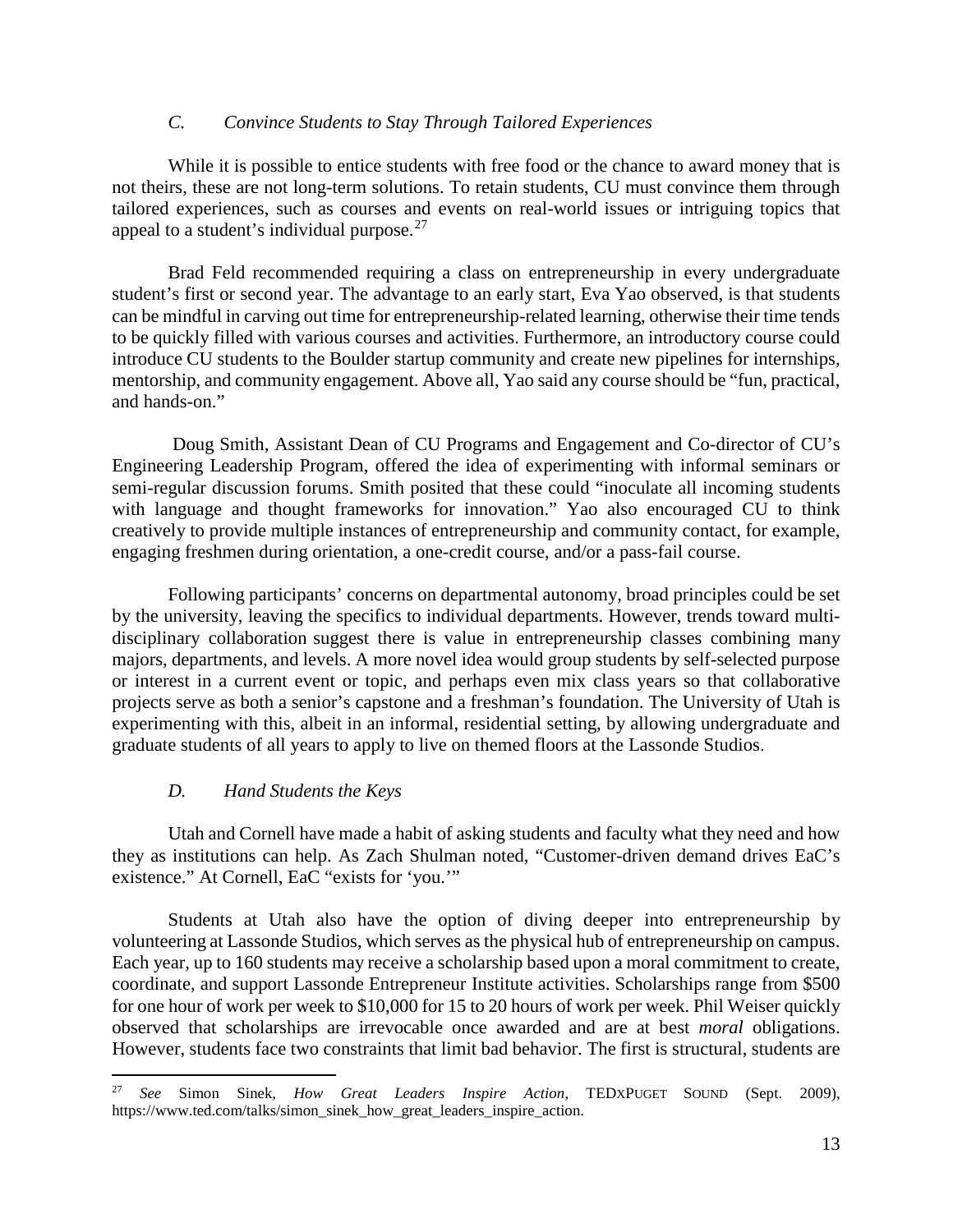repeat players who must reapply for the scholarship each year. The second is reputational, even if the student is in her last year, word travels fast among the tight-knit entrepreneurial community.

### <span id="page-14-0"></span>**V. Evaluating Outcomes and Success**

Hopefully most administrators would recoil at the idea of viewing students as merely an SAT score, GPA, or class rank. Evaluating programs and initiatives is another matter. Institutions often evaluate success based on measured outcomes derived from defined metrics and gathered data. To do so in the entrepreneurial context would ignore the student focus. "Almost" achievements are common among startups, which exist amid conditions of uncertainty. Outsiders without context often overlook them, but they earn the respect and admiration of those who have been in their shoes. If the abilities from Part II are central to an entrepreneurial mindset, and the mindset is the goal, CU must embrace the long-game and accept some uncertainty. There are better ways to measure success than defaulting to numbers and outcomes. They may be novel, requiring CU to get creative, but this area, like inclusivity and diversity in entrepreneurship, is where CU can become a national leader.

CU absolutely should consider outcomes "to validate you are making progress in the institutional context," said Brad Feld. "The mistake is that the success on those outcome measurements define your success." Feld cautioned CU on placing too much emphasis on outcomes in shaping its entrepreneurship initiatives, encouraging CU to view outcomes as "guidelines." A focus on outcomes may lead to merely "adding on pieces"—copycatting other programs, events, or initiatives—in a blind attempt to bump CU in the rankings. This would be a disservice to students; adding programs because other universities have them will not incorporate entrepreneurship into the fabric of the university. However, Dean Matusik said CU must be careful in taking this to the extreme by automatically favoring novel approaches. Rather, outcomes can focus our efforts, encourage efficiency, and prevent a wasteful mentality of effort over impact.

In measuring outcomes, observed Jana Watson-Capps, it may be useful to define the level—institutional, programmatic, or project. Nicole Glaros noted that the entrepreneurial abilities listed in Part II, particularly trial-and-error learning, could be tracked. Watson-Capps said that measuring these may be better at the program or project level, as they see the abilities in context. At the institutional level, Zach Shulman admitted EaC's Board of Directors cares about outcomes. He finds it helpful to track the number and growth of companies both failed and started, as well as student engagement, including the number of attendees, groups, and capital raised.

Terri Fiez shifted the conversation around gauging outcomes earlier in CU's entrepreneurial initiative. Her starting point would be to take CU's "vital signs" to identify the university's strengths and weaknesses. To do this, she introduced the concept of "soft data," such as surveys among students, faculty, and staff. To guide its effort, CU should consider McKinsey & Company's "Organizational Health Index."[28](#page-14-1)

<span id="page-14-1"></span> <sup>28</sup> *Organizational Health Index*, MCKINSEY & COMPANY, http://www.mckinsey.com/businessfunctions/organization/how-we-help-clients/organizational-health-index (last visited May 17, 2017).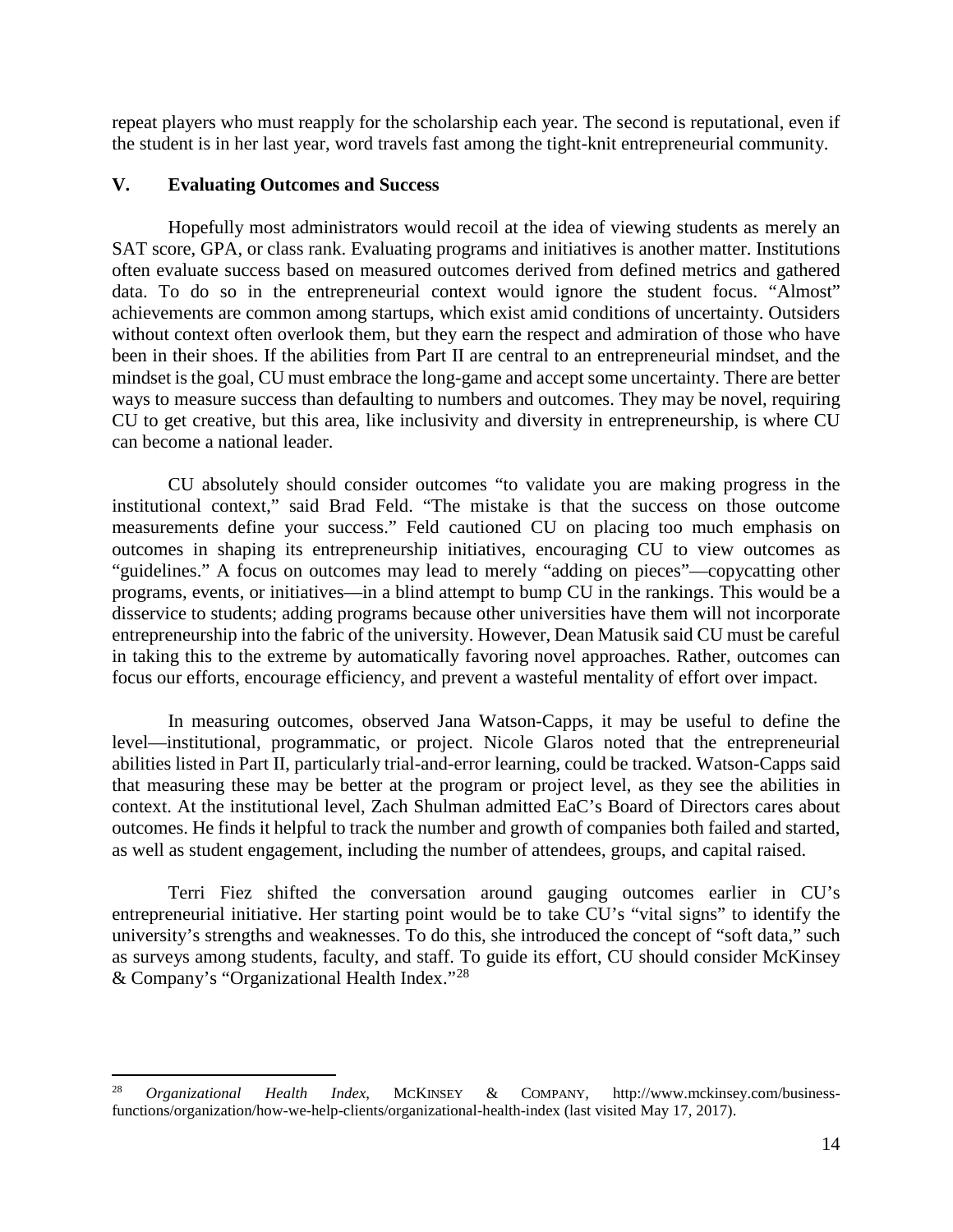# <span id="page-15-0"></span>**Conclusion**

Each participant could have easily spoken, without repetition, for the roundtable's duration on building a great entrepreneurial university. This report encapsulates one conversation and provides a roadmap for further discussions.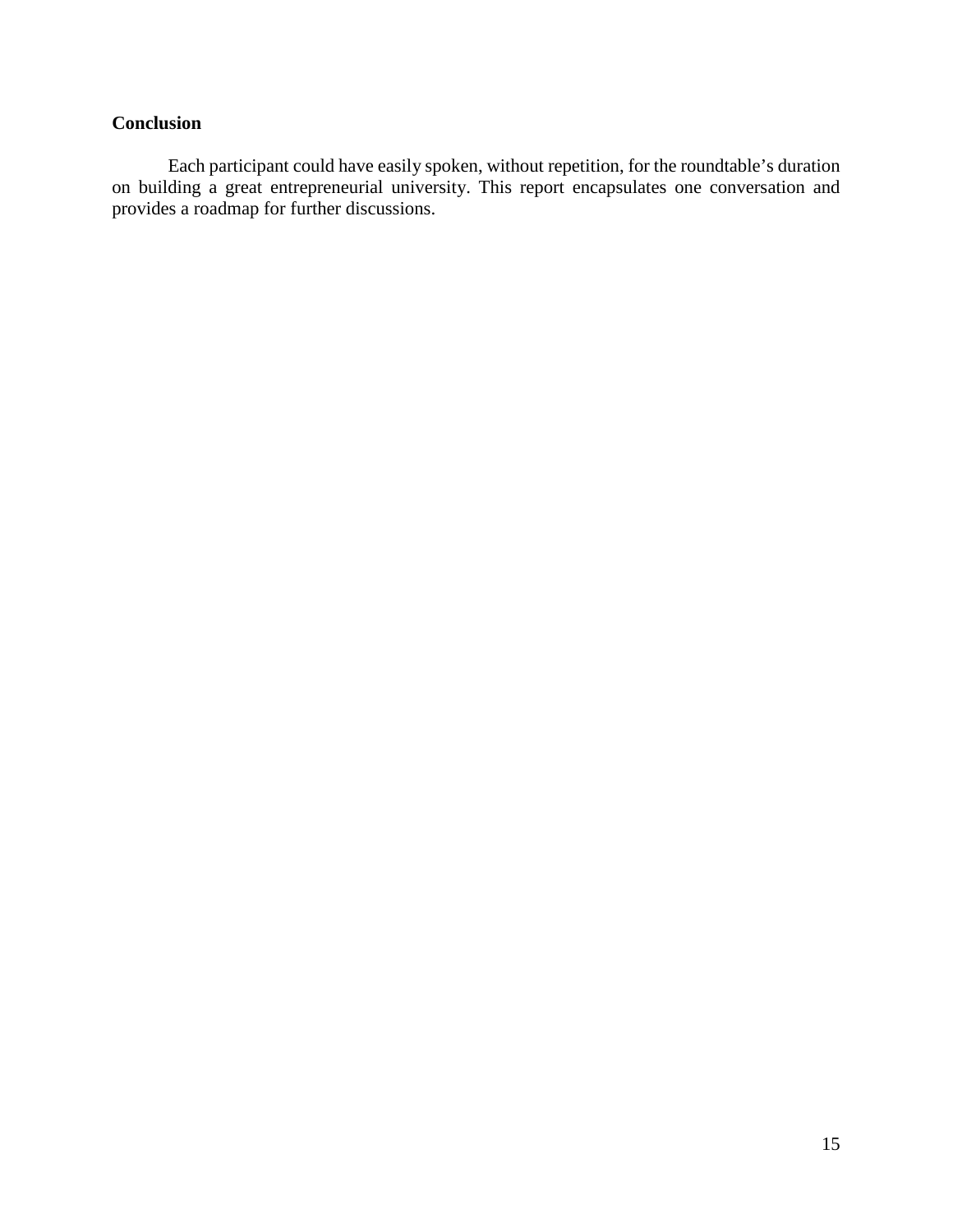## **Appendix A – Roundtable Participants**

<span id="page-16-0"></span>**Davis Backer,** Student, University of Colorado Law School

**Sarabeth Berk,** Assistant Director, Innovation & Entrepreneurship Initiative, University of Colorado Boulder

**Brad Bernthal,** Associate Professor, University of Colorado Law School; Entrepreneurship Initiative Director, Silicon Flatirons

**David Camerucci,** Entrepreneurial Fellow, Silicon Flatirons

**Troy D'Ambrosio,** Assistant Dean, David Eccles School of Business, University of Utah; Executive Director, Lassonde Entrepreneur Institute

**George Deriso,** Managing Director, Innovation & Entrepreneurship Initiative, University of Colorado Boulder

**Jill Dupre,** Associate Director & Industry Partnerships Director, ATLAS Institute, University of Colorado Boulder

**Brad Feld,** Co-founder and Managing Director, Foundry Group

**Terri Fiez,** Vice Chancellor for Research and Innovation, University of Colorado Boulder

**Bart Foster,** Chairman, ReVision Solutions

**Nicole Glaros,** Chief Innovation Officer, Techstars

**Don Grant,** Professor and Department Chair of Sociology, Renewable and Sustainable Energy Institute, Institute of Behavioral Science, University of Colorado Boulder

**Greg Greenwood,** Executive Director, Blackstone Entrepreneurs Network Colorado

**John Greff,** General Partner and Chief Financial Officer, Sequel Venture Partners

**Jaclyn Freeman Hester,** Associate, Foundry Group Next

**Chris Kaffer,** Co-founder and Chief Executive Officer, Mallinda, LLC

**John Kembel,** Co-founder, dglobal.org

**Mark Kent,** Director, Institute for Entrepreneurship, Colorado State University

**Ali LeBeau,** Program Manager, Innovation and Entrepreneurship, University of Colorado Boulder **Krista Marks,** Co-founder and Chief Executive Officer, Woot Math

**Sharon Matusik,** Dean, Leeds School of Business, University of Colorado Boulder

**Trisha McKean,** Assistant Dean for Advancement, Leeds School of Business, University of Colorado Boulder

**Jason Mendelson,** Co-founder and Managing Director, Foundry Group;

**Erick Mueller,** Senior Instructor, Leeds School of Business; Faculty Director, Cross Campus Entrepreneurship Program, University of Colorado Boulder

**Zach Nies,** Vice President of Education, Techstars

**Julie Penner,** Director, Techstars

**Brynmor Rees,** Director, Technology Transfer, University of Colorado-Boulder and Colorado Springs

**Julia Richman,** Chief Innovation and Analytics Officer, City of Boulder

**Zach Shulman,** Director of Entrepreneurship, Cornell University

**Doug Smith,** Assistant Dean, Programs and Engagement; Co-director, Engineering Leadership Program, University of Colorado Boulder; Founder, Catalyze CU

**Jack Vihstadt,** Student, University of Colorado Law School

**Jana Watson-Capps,**Associate Director, BioFrontiers Institute, University of Colorado Boulder